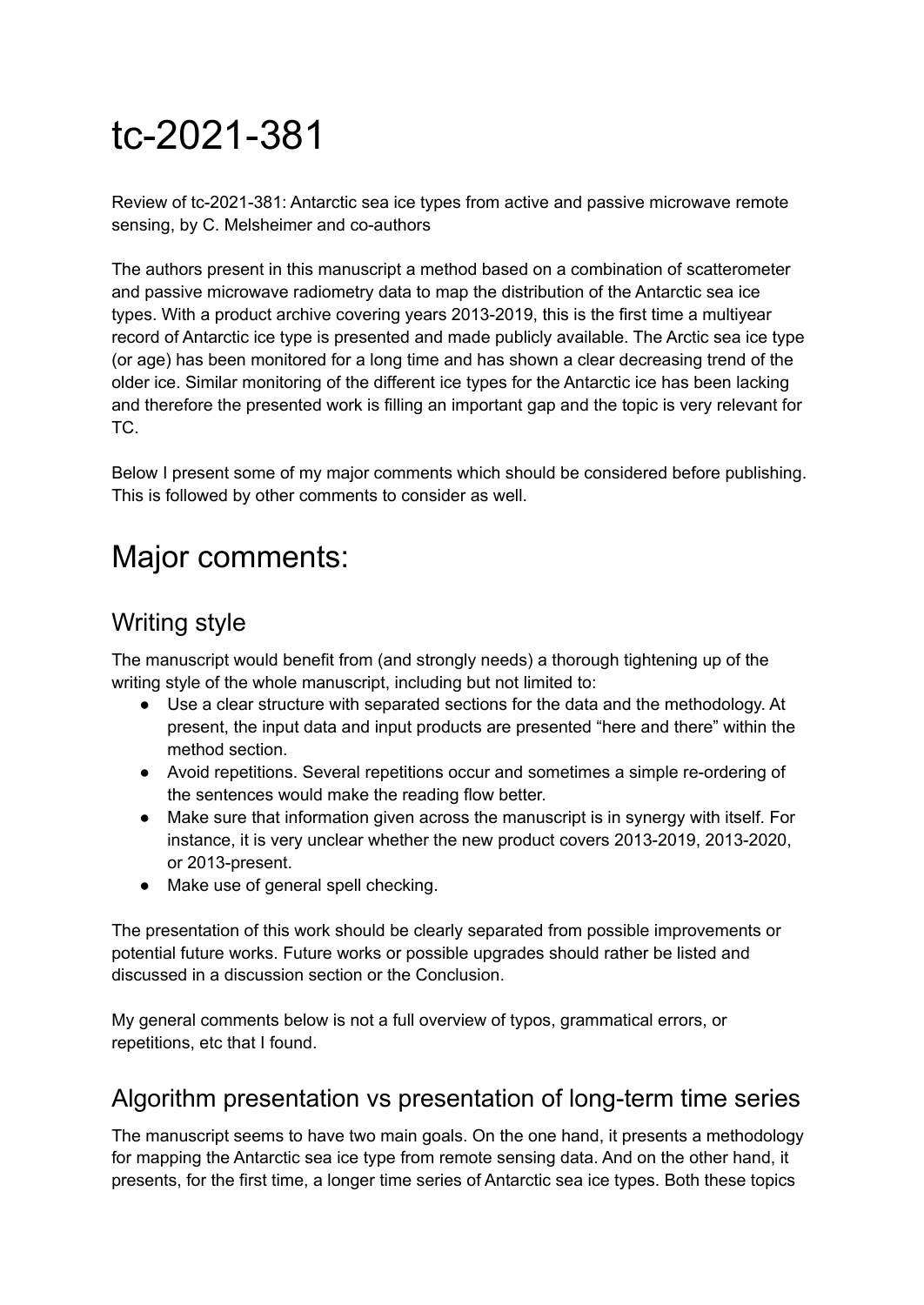are very relevant, however, at the present stage, the manuscript covers these in an inadequate manner.

In order to be a manuscript presenting a new method, the methodology is only superficially described. Below are some specific points to be considered:

- I suggest naming the full algorithm which is implemented at the University of Bremen. When reading the manuscript, it is unclear if "the new method" is ECICE, modified ECICE, or ECICE + post-processing. Examples of this:
	- L64: "Recently, a method has been developed …". Which method is this? Add a reference.
	- L66-69: "The method is based on ECICE … and a later modification …" Unclear if the ECICE has been modified, or if post-processing includes modifications of the outcome…
	- L72-74: "In this study, we have adapted this method to the Antarctic conditions …". Again unclear what "this method" is.
	- L85-86: "Our estimation of MYI concentration actually is a two-step procedure that first uses ECICE and then applies two correction schemes …" Assuming that "our estimation" is coming from "the new method", here for the first time it seems clear that the method is in fact the ECICE retrieval pluss some post-processing (correction schemes).
	- L193: "The final result of the two-step retrival scheme …".
	- etc.
- L114-116: it is mentioned that "the median is used as a measure of confidence of the result for each surface type". However, this confidence field is never presented and it is not clear if this information is provided together with the ice type product.
- Section 2.1 is describing the core/backbone of the classification algorithm. I would have liked to see a few equations or illustrations (e.g. flow diagram) of the ECICE methodology. Especially, the paragraph relevant for the Antarctic adaption (L105-117) is hard to read as it is and would benefit from supplementing equations/illustrations.
- L166: "For all input parameters, we use daily gridded data". How did you arrive at these gridded data? Especially, for scatteromter data, a sentence on how the angle-dependent swath data are gridded would be relevant.
- L175: "Later in the season, sea ice that has formed … away from MYI is FYI". How do you account for the changing position of MYI during the season and thereby collect only FYI data?
- L196-197: "... retrieved the ice type concentrations for the months of Feb to Nov ...". I did not find any comment on why summer months are omitted, or why exactly this period has been chosen for the Antarctic product.
- The final output is "corrected MYI" (L193), however the "uncorrected FYI, MYI, and YI" are also provided.
	- It is not clear if the uncorrected fields are "pure ECICE" outcome?
	- $\circ$  uncorrected MYI (or Ex-MYI) is never presented, and maybe they should be shown?
	- Could you include a comment whether MYIcorrected+FYI+YI or MYI+FYI+YI add opp to 100%? And if not, please comment on this as well.
- It is not clear if a threshold is used for the ice edge? Or are all surfaces with >0% ice concentration classified?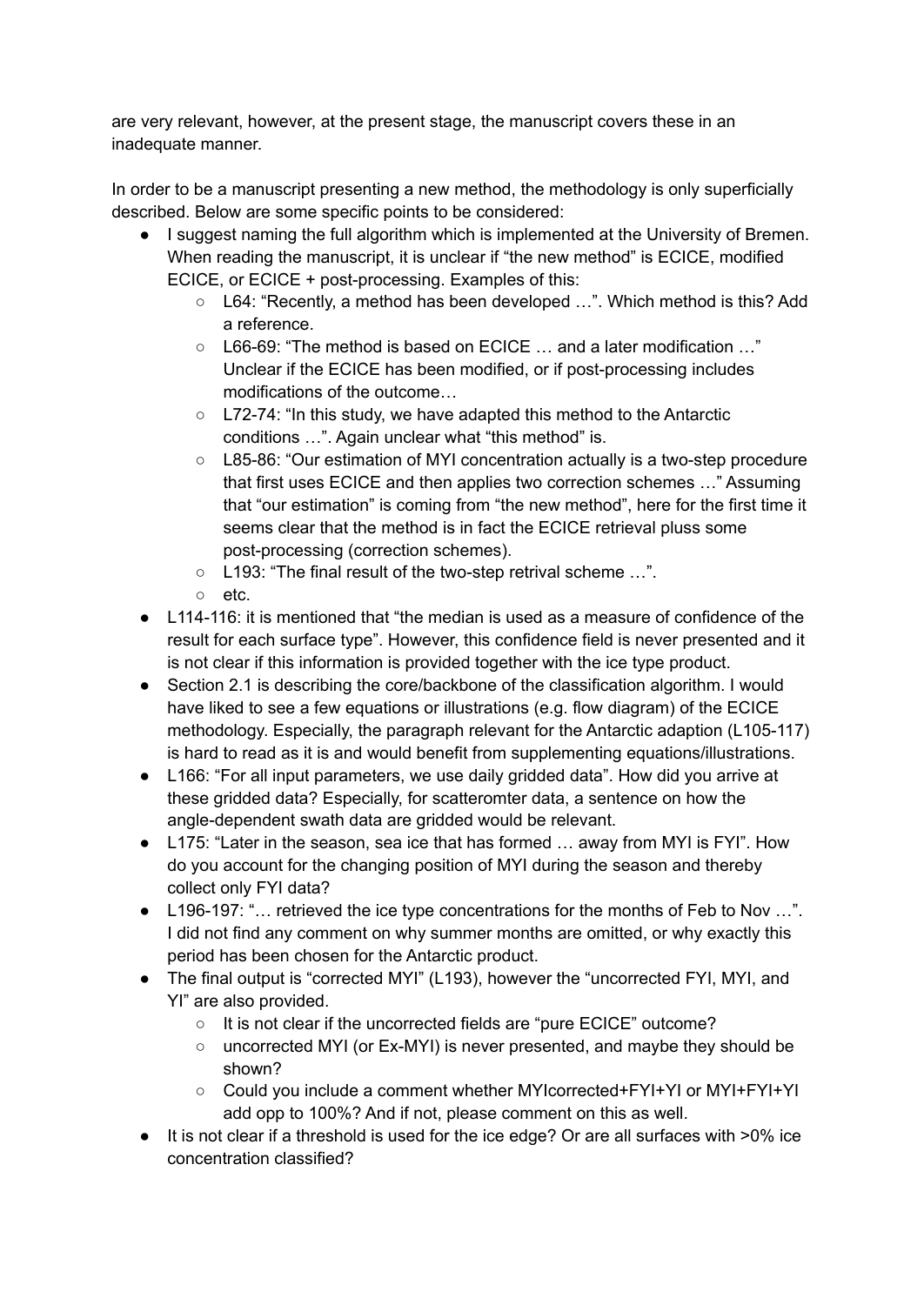● Several places it is announced that this computation can be extended to present time. What will the latency be for such a retrieval?

In order to be a manuscript presentating a longer time series, it is surprising to see that there is a complete lack of presenting or showing any long-term (seasonal, interannual, regional) behaviour or variability. Only a few hand-picked days are shown and the year 2018 MYI total area time series. Since this is the first time a longer time-series of ice type is presented for the Antarctic, then it would be appropriate to show a full record plot and potentially discuss any trends and variabilities, (or missing trends).

Several places it is mentioned the possibility of a record covering the period 2002 to present. However, the present record covers the period 2013-2019. Can you make this more clear what defines the period you present and why is this period selected? And hereafter (best fitted in a discussion or conclusion section) mention possibilities for extending the time series and what this would require and what is the timeline for implementing this.

#### **Other comments:**

General comment for the figures: Could you consider to label the sub-figures and thereby avoid " top-right", etc

Figure 1: Why not simply add the sensor type in the title of each subfigure instead of the "Dist. set: Aq2" which is a title that does not give any sense.

Figure 1: Some of the shown density distributions clearly shows a double-peak. Can you comment on this and could this in fact indicate that more types are represented by the distribution?

Figure 2: I find it difficult to locate this region. Either you could add an overview map or with words explain better where this is. E.g. " the inner part of ..."

Figure 3: the sub-titles should be upgraded, preferably with one sub-title for each subplot. Also the sub-title of the lower-right should be updated/corrected.

Figure 6-9: Here is used four figures for illustrating Young Ice. Potentially, these could be merge into fewer figures. The PSSM maps - the gray color should be defined in the caption. Even better, if the coast/land could be added for better orientation of the sub section.

Figure 10/L286: What is shown in this figure? Is it the extent of all ice pixels that contain some concentration of MYI? Or is the MYI concentration or the full ice concentration taken into account?

General comment for the tables: The layout of the table caption differs between the tables some times it appears above and sometimes below.

General comments:

L25: you could add a reference to the YI definition (e.g. WMO Sea-Ice Nomenclature 2017)

L33: explain or add a reference to why all MYI is SYI.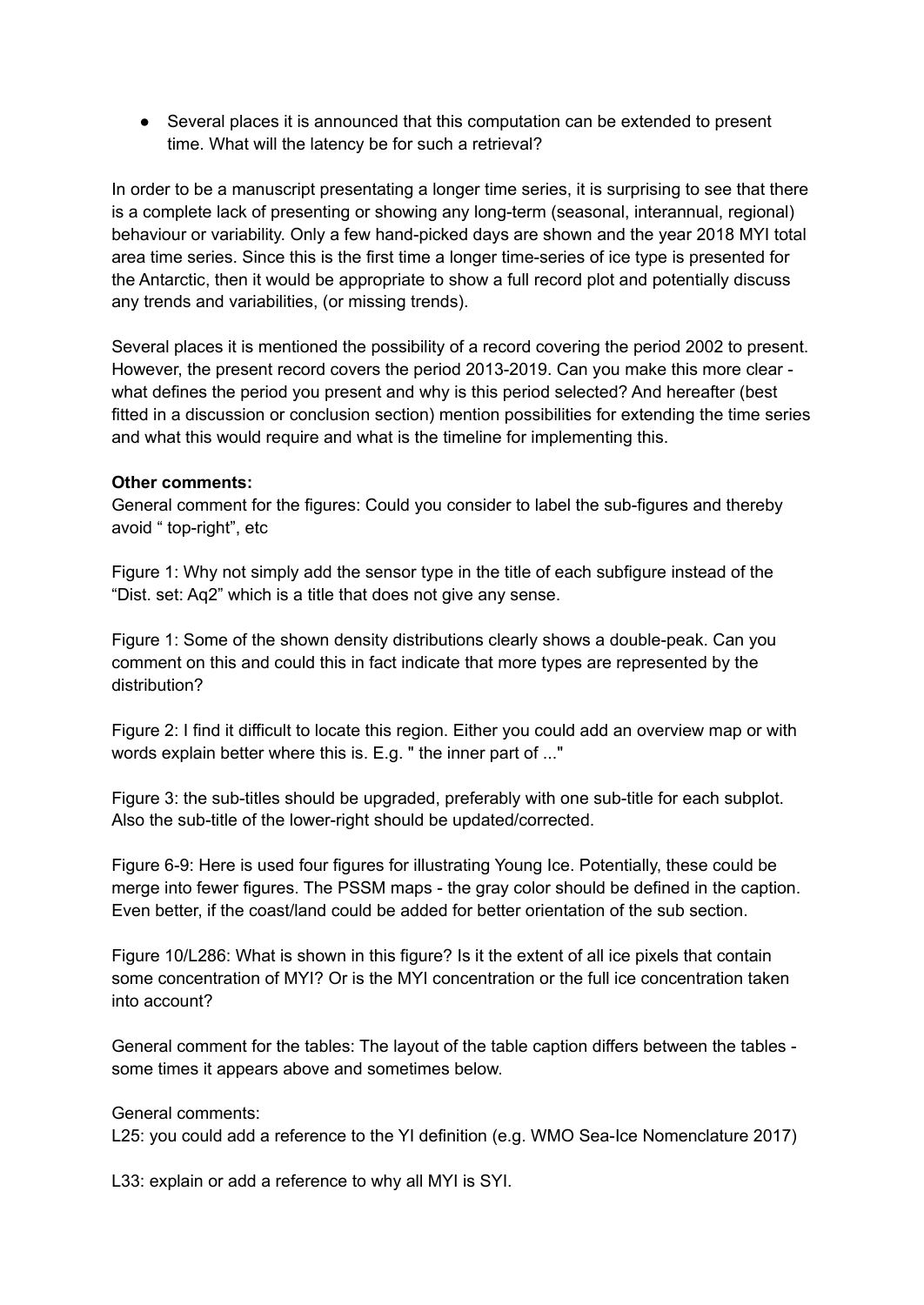L38-39: "Antarctic sea ice has strong region-dependent …" This sentence stands a bit alone. Could you say a few more words on this?

L43: Move "in the Antarctic" to the beginning: "Sea ice cover in the Antarctic..."

L51: repeats that MYI typically is in Weddell Sea (L31)

L62: "Total and partial sea ice concentration …" when first time reading this, it was not clear that "partial sea ice concentration" was referring to the ice types. I suggest re-wording this whole paragraph.

L72: "Ye et al., 2019" is not accepted for publication. Can you find another reference?

L74: replace "regularly" with "operationally"

L77: "brief account of ECICE and its adaption to Antarctic ..." Would it be more correct with "brief account of ECICE, implemented correction schemes, and the adaption to Antarctic …"

L78: remove "first"?

L78-79: since the entire record is never presented, I would suggest deleting the period. Simply "In sec 3, the outcome of the Antarctic sea ice type concentration mapping is compared with …"

L91: Any reason why SSM/I can be included but not SSMIS (and other passive microwave radiometers)? Why mention SSM/I if it is not included in the present method/production?

L100: "Most methods" please include references.

L132: "If MYI .. drops at any location during a warm spell ...". Are there not any restrictions on this drop to occur in the vicinity of where the warm anomaly appears?

L140: "After that, MYI can only drift …" What exactly do you mean by this? If you mean that no more MYI will be created (per theoretical definition) after this point, then say this more clearly. In the same sentence is used the word "melting" which is not a part of "drifting"... Please re-phrase this sentence.

L144: "... boundary of MYI cover …" Please define the boundary of MYI cover. Is this where MYI conc  $= 0\%$ ?

L153: "... sudden reductions ...", sudden reductions in time, I assume?

L156: "The values of the parameters …". Please indicate from where these values are taken, e.g. include reference or discussion on how they have been chosen.

L160: Why is AMSR-E presented here when the ice type record covers 2013-2019?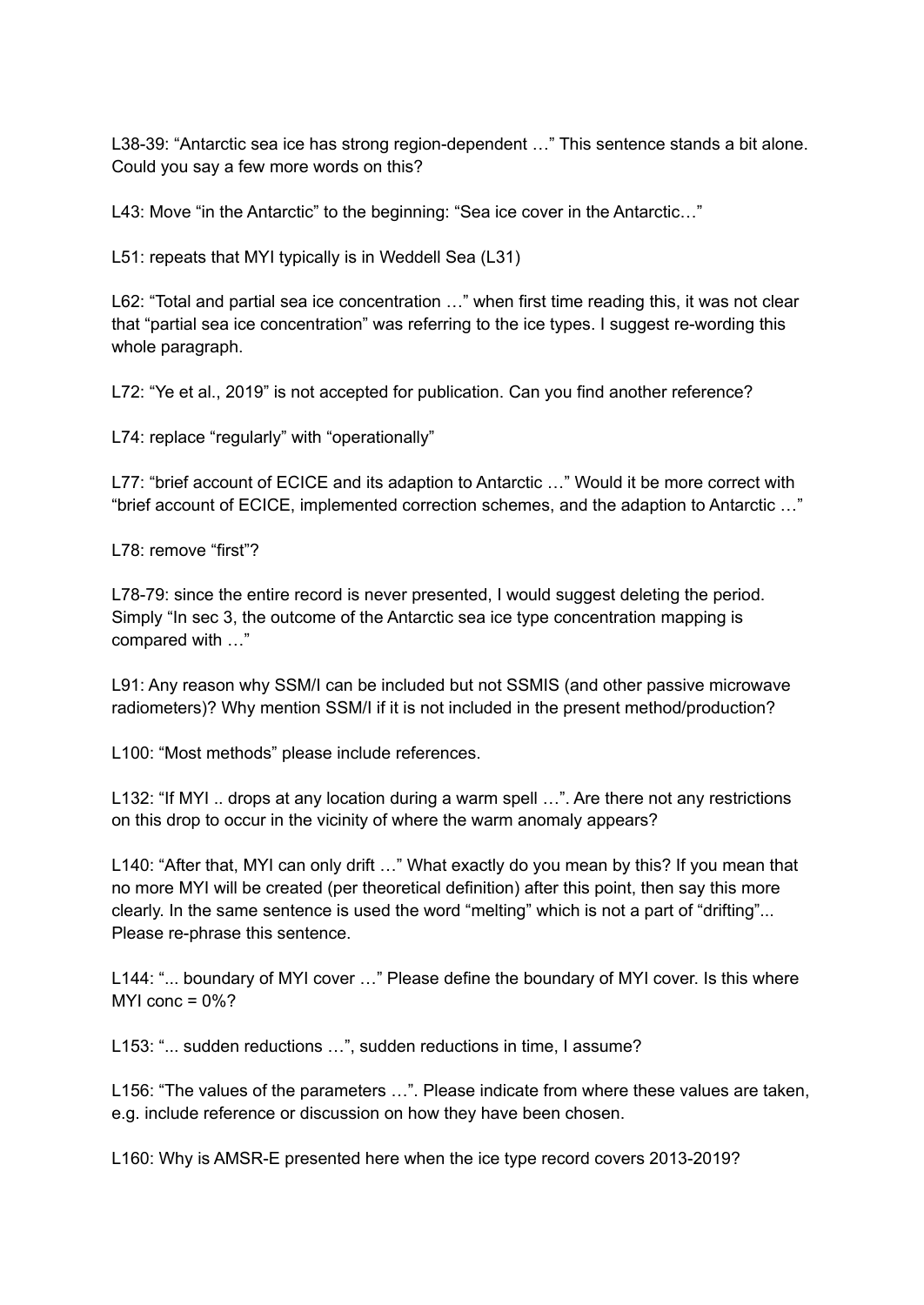L167-168: Is the Melsheimer reference the right reference to add just after NSIDC?

L168-169: Could you please elaborate a bit more on this, e.g. by simply presenting the approximate spatial resolution of the used input data?

L174: As "ASI" is used only once, I suggest to just fully write the full name here, for easier readabilty.

L174-175: It is a bit unclear from what seasons the training data is collected. Is MYI data collected from only beginning of the freezing period. Please give a bit more details.

L188: Are there any reasons for using ERA Interim instead of the newer ERA5?

L190: When mentioning the potential NSIDC ice drift data, please include a comment on why OSI SAF ice drift data are chosen to be used, and whether NSIDC data have been tested out in the ice type retrieval. Also, please note that an ice drift climate data record from OSI SAF is in the pipeline for this spring 2022 (regarding L202-203).

L191-192: this is a repetion

L218: Are these threshold procentages randomely chosen, or can you comment on why 50% is used for YI and 70% for the others.

L225: To my knowledge, NIS do not produce Stage of Development maps. Plese check this out.

L225: To my knowledge, no SoD maps are available on the webpage in 2014. Please chech this out.

L231-233: Is this information relevant (and is it true in practice?)?

L235-236: when you write "an overall correspondence" - is this referring to results shown here, or did you check all available charts against the product. Please give more information on what is in overall correspondence and how this has been concluded.

L279-280: The contribution from Ex-MYI is not shown or taken into account here. Please include this contribution to the discussion of FYI and YI.

L310: Please add affiliation or title for Ted.

L312-314: This paragraph is unclear. Please re-phrase.

L315-316: I suggest that you include some mapping examples from September/October to better visualize for the reader why you see an increase in the MYI area.

L332: "spatial resolution" or grid resolution?